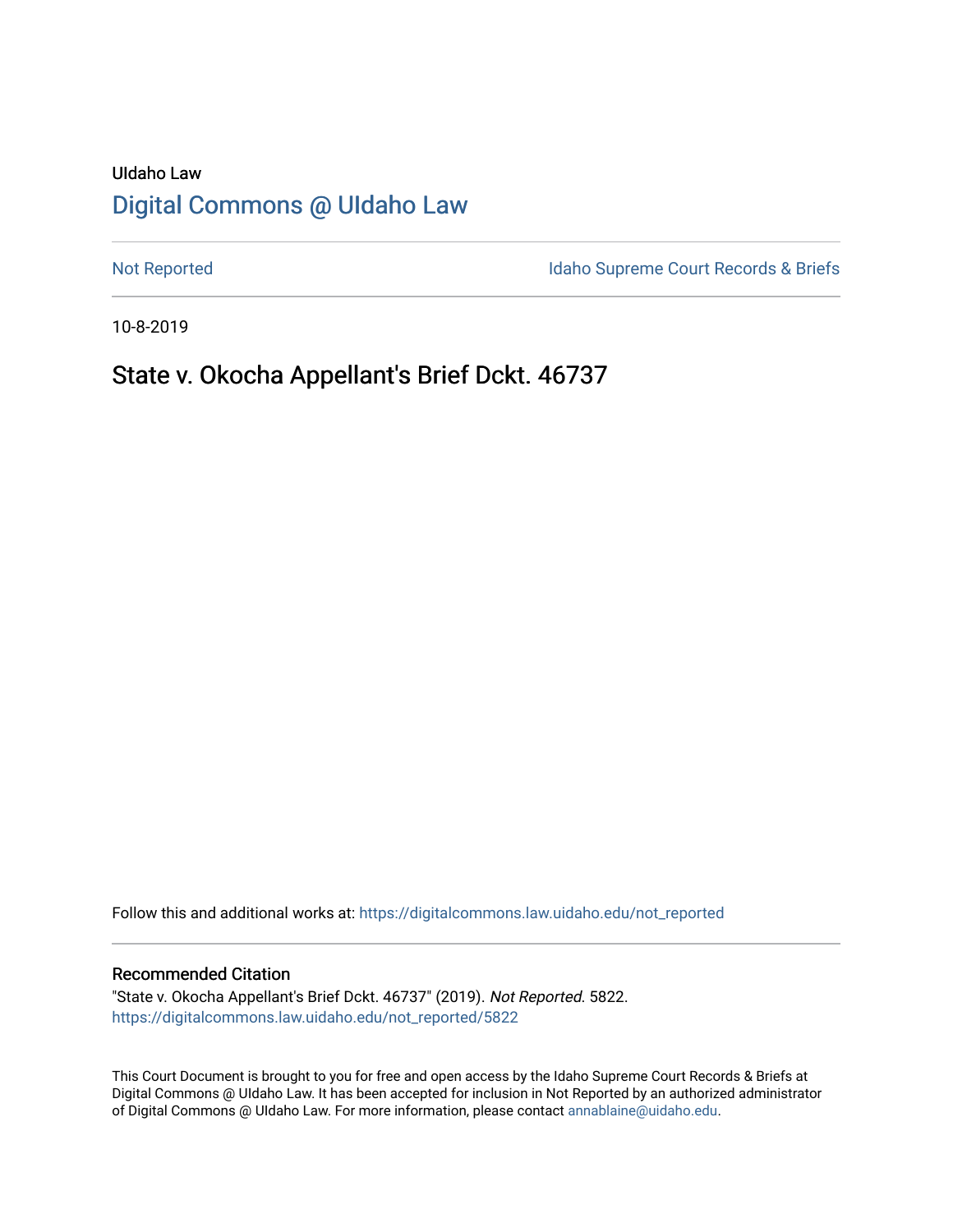Electronically Filed 10/8/2019 2:57 PM Idaho Supreme Court Karel Lehrman, Clerk of the Court By: Brad Thies, Deputy Clerk

ERIC D. FREDERICKSEN State Appellate Public Defender I.S.B. #6555

KIMBERLY A. COSTER Deputy State Appellate Public Defender I.S.B. #4115 322 E. Front Street, Suite 570 Boise, Idaho 83702 Phone: (208) 334-2712 Fax: (208) 334-2985 E-mail: documents@sapd.state.id. us

### IN THE SUPREME COURT OF THE STATE OF IDAHO

) ) ) ) ) ) ) ) )

| STATE OF IDAHO,       |
|-----------------------|
| Plaintiff-Respondent, |
| V.                    |
| JOSHUA E. OKOCHA,     |
| Defendant-Appellant.  |

NO. 46737-2019 ADA COUNTY NO. CR0l-18-52248 APPELLANT'S BRIEF

### STATEMENT OF THE CASE

#### Nature of the Case

Joshua Okocha pied guilty to possession of a stolen vehicle, his first felony, and both he and the State recommended that the district court place him on probation. The district court disregarded the parties' recommendation and sentenced Mr. Okocha to prison, but retained jurisdiction and ordered Mr. Okocha to participate in a rider. Before he began classes, however, Mr. Okocha was attacked by another inmate and the Department of Correction removed him from the rider program for being in a "fight." On the recommendation of the Department, the district court relinquished jurisdiction and ordered Mr. Okacha to serve a prison sentence of five years, with fifteen months fixed.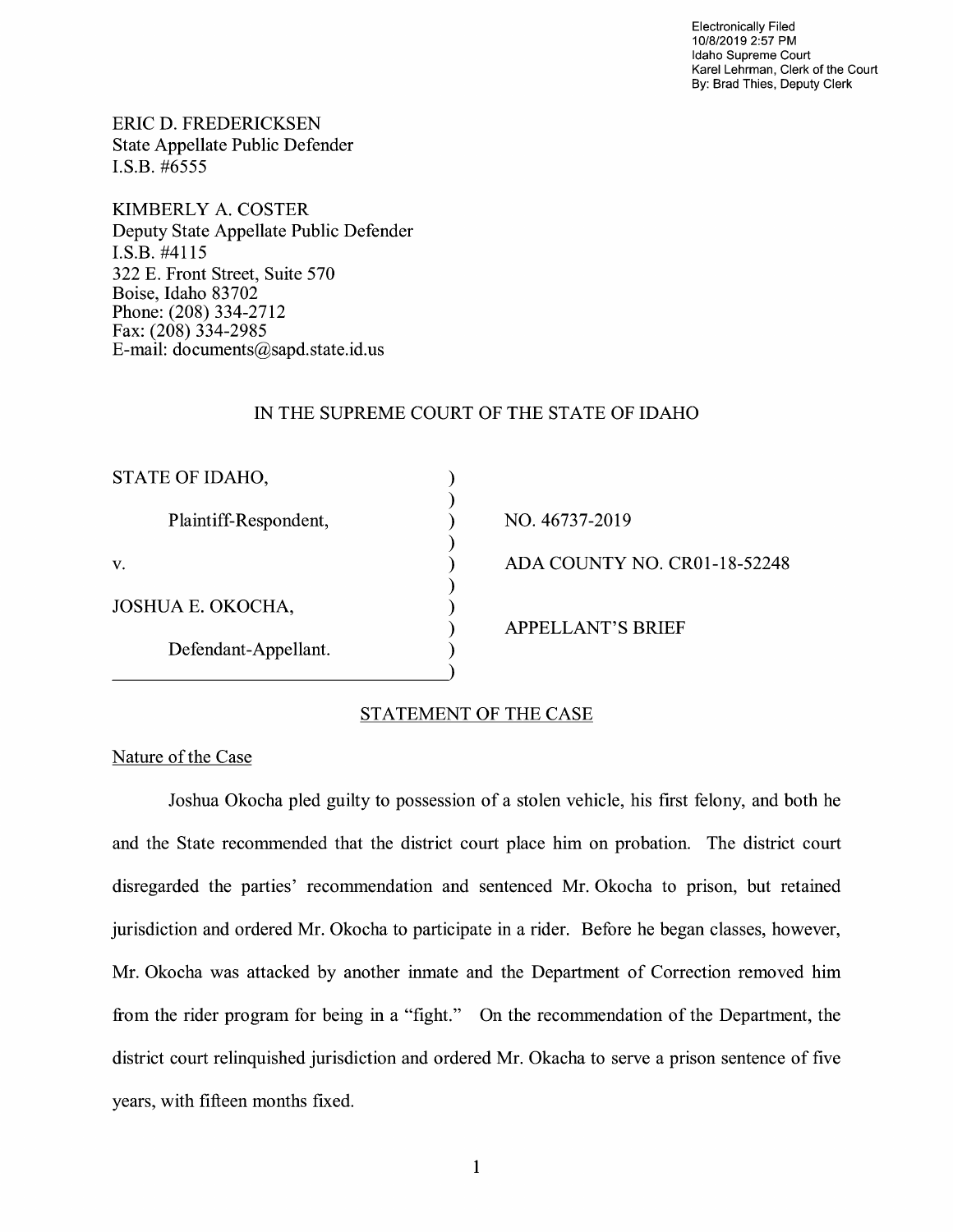On appeal, Mr. Okocha argues that the district court abused its discretion by relinquishing jurisdiction rather than placing him on probation or providing him another rider opportunity.

#### Statement of the Facts and Course of Proceedings

Mr. Okocha walked into a Jackson's Food Store with a bloody nose and asked the clerk to call him an ambulance. (PSI, p.12.) The medics arrived, but when Mr. Okocha refused their request to get into the ambulance, they called the police because they thought Mr. Okocha was acting "strangely." (PSI, p.24.) When the police arrived, Mr. Okocha told them he was fine and walked away; the police continued to follow and Mr. Okocha began to run from them, and at one point, entered the roadway and obstructed traffic. (PSI, p.25.) The police caught up with Mr. Okocha at a mobile home park and used force to arrest him. (PSI, p.25.)

At the mobile home park, the police talked with a resident who said Mr. Okocha had been a guest and had offered to sell her and her boyfriend the BMW that he had recently purchased. (PSI, p.25.) An investigation soon revealed the BMW had been reported as stolen. (PSI, p.25.)

Mr. Okocha explained that he found the vehicle on Craigslist and purchased it without doing his research, thinking it was a good deal. (PSI, p.143.) He admitted some suspicion regarding the identity of the seller and the legitimacy of the title document he was provided, and for that reason, admitted these circumstances should have put him on notice that the BMW may have been stolen. (PSI, p.144; 1/11/19 Tr., p.13, L.1 – p.14, L.1.)

Later, the State filed an information charging Mr. Okocha with theft by possession of stolen property, along with two misdemeanors: resisting an officer and possessing a controlled substance – marijuana – found on his person following his arrest.  $(R., p.18.)$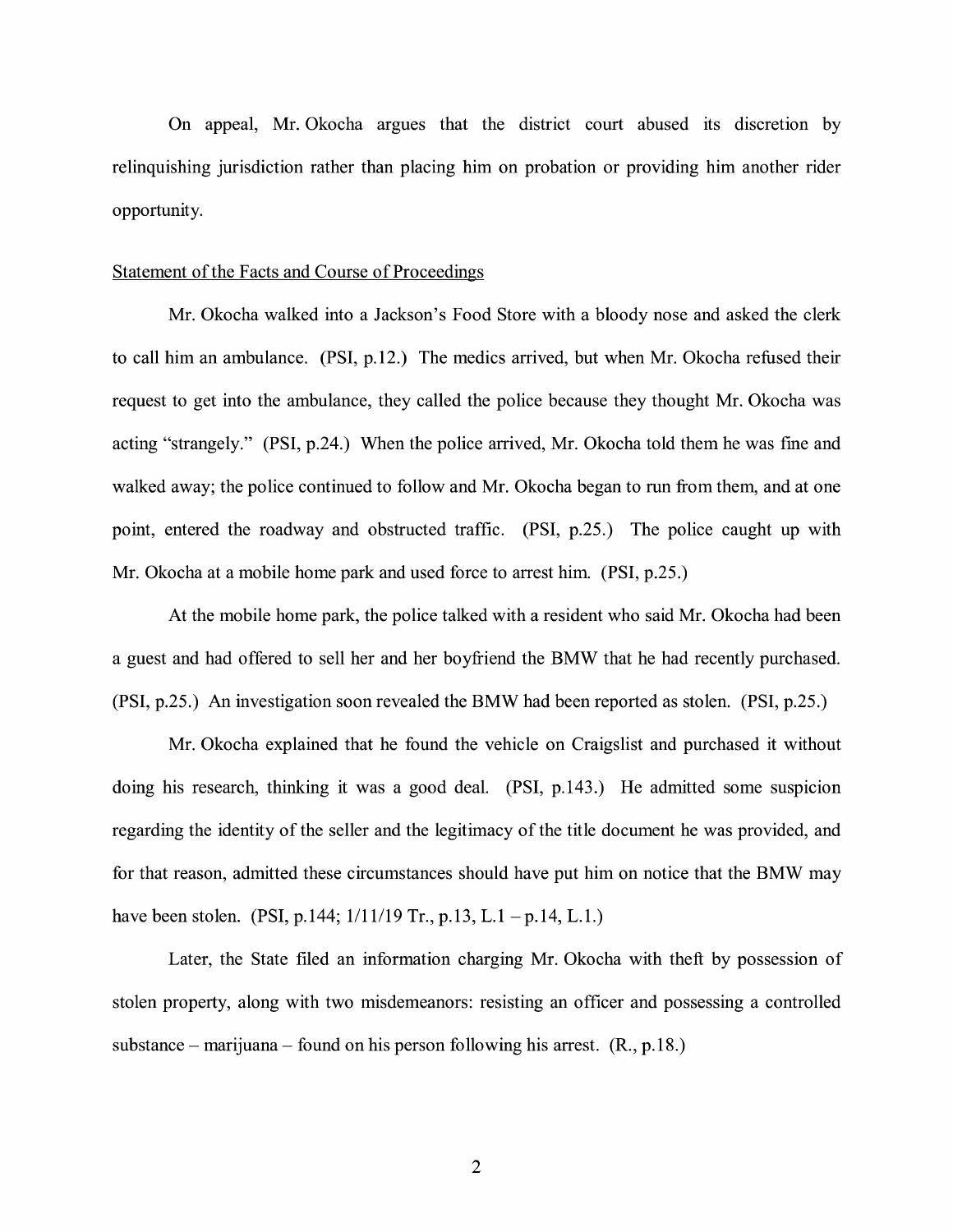Pursuant to an agreement, Mr. Okocha pled guilty to the theft charge and the State dismissed the misdemeanors and promised to recommend probation with an underlying sentence of five years, with two years fixed. (R., p.20; 11/16/18 Tr., p.7, Ls.10-15, p.15, L.17.)

At sentencing, both parties asked the district court to place Mr. Okocha on probation with an underlying five-year sentence; the State recommended the fixed portion of the sentence to be two years, while Mr. Okocha asked that the fixed portion be just one year. (1/11/19 Tr., p.7, Ls.7-24, p.10, Ls.4-14.) The district court ignored the parties' joint request for probation and imposed a prison sentence of five years, with two years fixed; however, the court retained jurisdiction and ordered that Mr. Okocha complete a rider. (1/11/19 Tr., p.20, Ls.14-24; R., pp.45-36.)

The Department of Correction placed Mr. Okocha in its program at Cottonwood. (PSI, p.551.) However, just weeks after his arrival and before he could begin any classes, Mr. Okocha was removed from the program due to a "fight" with another inmate. (PSI, pp.554-55.) The Department subsequently sent the district court an Addendum to the Presentence Report ("APSI") that recommended relinquishing jurisdiction. (PSI, pp.553-54.) The APSI stated that Mr. Okocha was not available for comment on the recommendation. (PSI, pp.554-55.)

At the rider review hearing, Mr. Okocha, who is African American, testified under oath describing the incident as an unprovoked racist attack by one of the white supremacist, Neonazis in his unit; he also stated that the incident had been investigated and that the DOR alleged against him had been dismissed.  $(5/3/19 \text{ Tr.}, p.5, L.19 - p.7, L.25.)$ 

The district court declined to grant Mr. Okocha probation or to provide him with another rider opportunity. Instead, the district court followed the recommendation of the Department and relinquished jurisdiction, and then ordered that Mr. Okocha serve a slightly modified prison term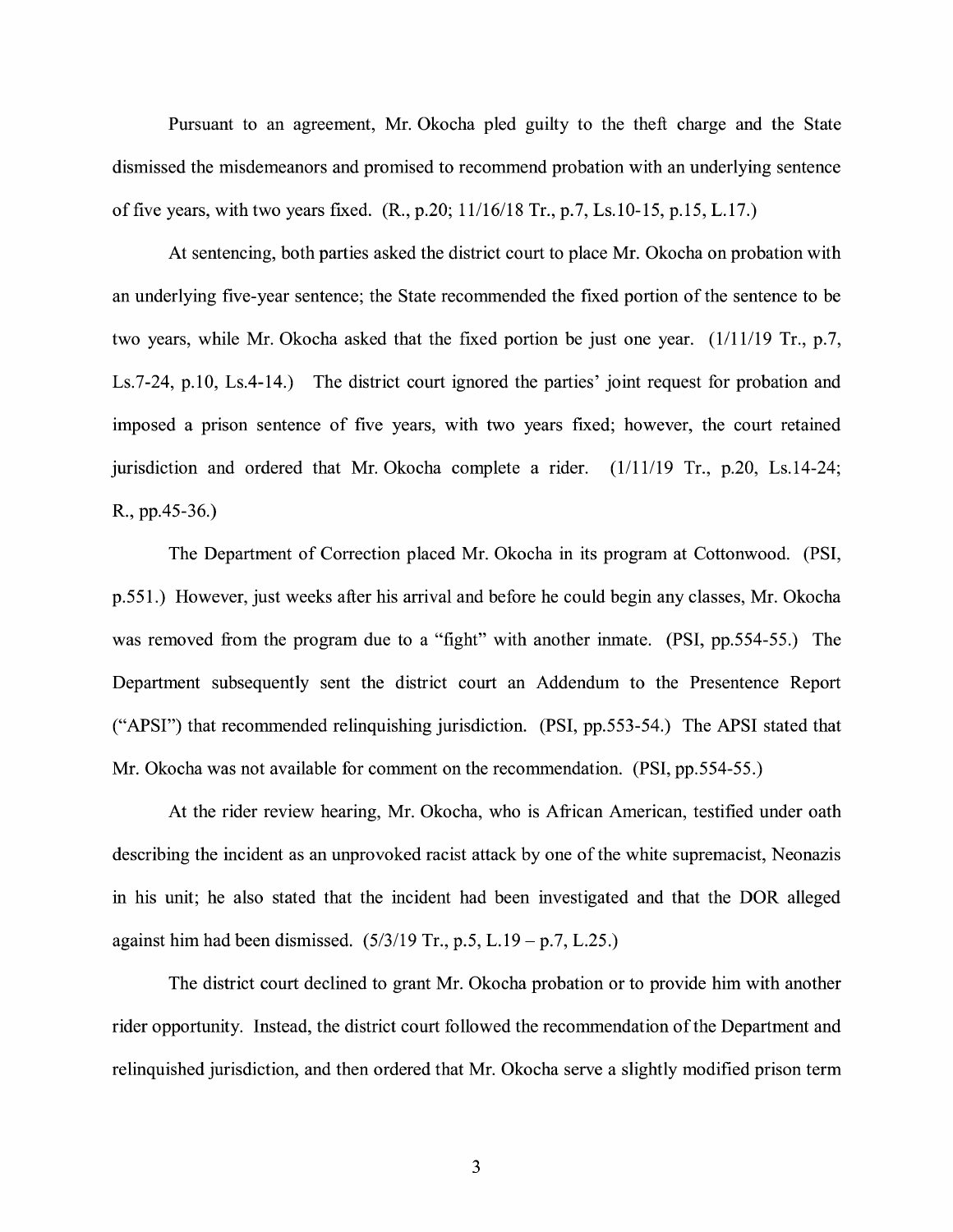of five years, with fifteen months fixed. (Supp.R., pp.12-13.) Mr. Okocha filed Notices of Appeal that are timely from his judgment and from the subsequent order relinquishing jurisdiction. (R., p.39, Supp.R., p.18.)

#### ISSUE

Did the district court abuse its discretion by relinquishing jurisdiction?

#### ARGUMENT

#### The District Court Abused Its Discretion By Relinquishing Jurisdiction

A. Introduction

Mr. Okocha claims that, in light of the specific circumstances surrounding his removal from the rider program, and his subsequent willingness to engage in mental health treatment, the district court's decision to relinquish jurisdiction, rather that grant probation or allow him another rider, is unreasonable representing an abuse of the district court's sentencing discretion. This Court should remand Mr. Okocha's case to the district court for resentencing.

#### B. Applicable Legal Standards

The determination whether to place a defendant on probation or instead to send him to prison is governed by the legal standards set forth in Idaho Code § 19-2521, which require that the district court *not* impose a prison sentence *"unless,* having regard to the nature and circumstances of the crime and the history, character and condition of the defendant, it is of the opinion that imprisonment is appropriate for protection of the public ... " *Id.* (Emphasis added). As it did in this case, the district court has discretion to impose sentence and retain jurisdiction for further evaluation by the Department of Correction and to afford the defendant an opportunity to demonstrate his rehabilitation potential and suitability for probation. *See* I.C. §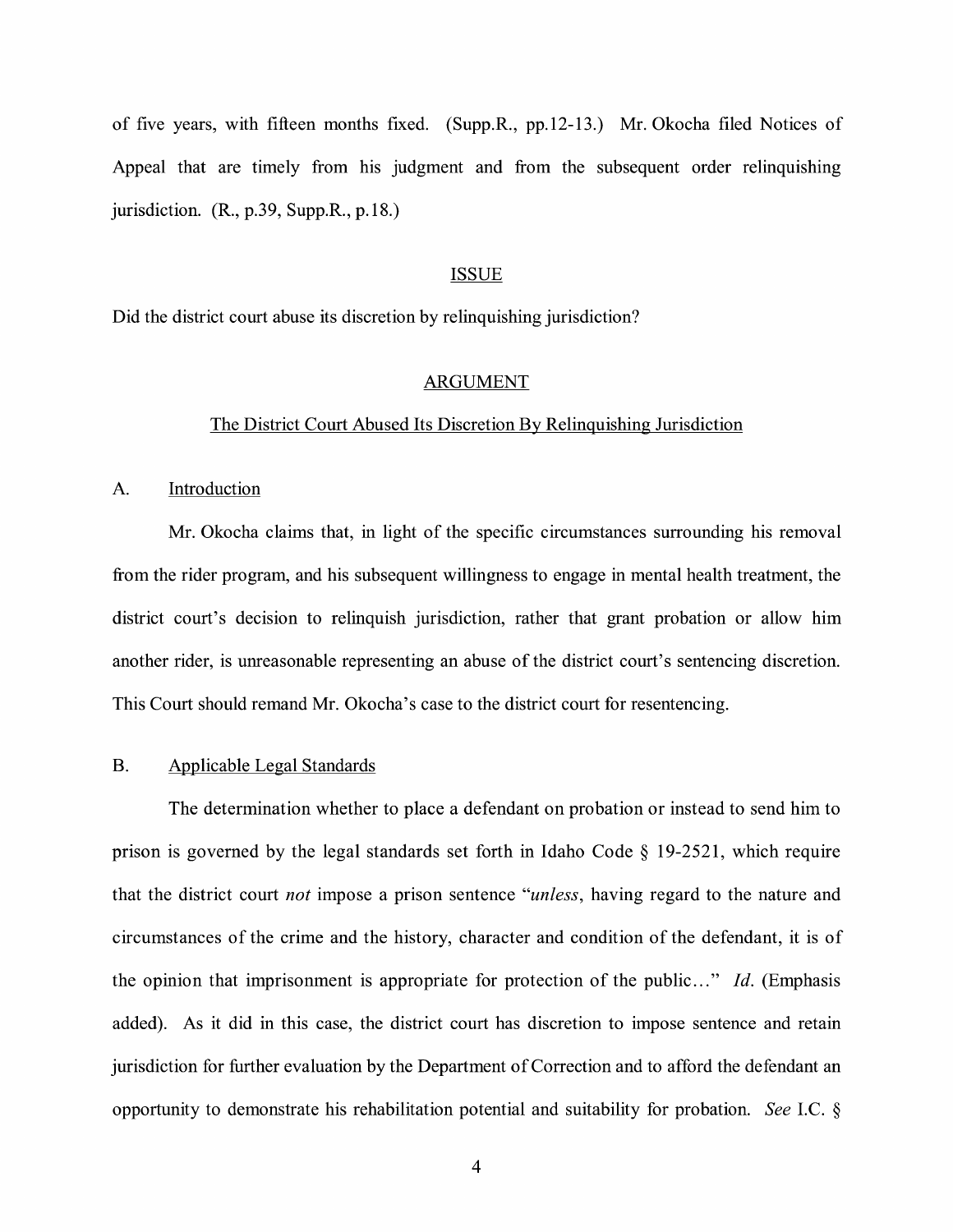19-2601(4); *State v. Lee,* 117 Idaho 203, 205-06 (Ct. App. 1991). During the retained jurisdiction period, the Department determines the placement of the defendant and the education, programming, and treatment as it deems appropriate. I.C.  $\S$  19-2601(4). The Department may then provide the district court with a *recommendation* in the form of an addendum to the presentence report. *Id.* However, the decision to grant probation or relinquish jurisdiction is a matter left to the district court's discretion. *Id.; State v. Le Veque,* 164 Idaho 110, 12 (2018).

## C. The District Court Abused Its Discretion By Relinquishing Jurisdiction Rather Than Placing Mr. Okocha On Probation Or Ordering Another Rider

Mr. Okocha testified under oath to the circumstances surrounding the reported "fight" underlying the Department's decision to remove him from his rider and to recommend relinquishment.  $(5/3/19$  Tr., p.5, L.19 - p.15, L.20.) Contrary to the APSI, this was not a fight involving a gambling debt (he had been playing dominos previously); rather, he was attacked, without provocation, by another inmate.  $(5/3/19$  Tr., p.5, L.19 - p.7, L.25.) Mr. Okocha explained he had been placed within a unit with inmates who were white supremacist Neonazis, some of them bearing swastikas on their bodies.  $(5/3/19 \text{ Tr}, p.5, L.19 - p.7, L.25)$  He further testified that as the lone African-American in the unit, he had suffered other verbal abuse and he felt threatened and unsafe.  $(5/3/19 \text{ Tr.}, \text{p.5}, \text{L.19} - \text{p.7}, \text{L.25.})$  He'd made multiple requests of the guards to be moved out of the unit for these reasons.  $(5/3/19 \text{ Tr}, p.5, L.19 - p.7, L.25)$ 

Regarding the attack, Mr. Okocha testified that the other inmate taunted him by telling a highly offensive, racist "joke" (Tr., p.8, Ls.20-24), and Mr. Okocha had called him out on it by saying it wasn't funny, then got up from the dominos table and walked away, and stood by the stairwell watching TV.  $(5/3/19$  Tr., p.5, L.19 – p.9, L.25.) He was then "blindsided" by the inmate, who swung at him with fists, hitting the windowsill when Mr. Okocha ducked. (5/3/19 Tr., p.10, Ls.1-21.) The other inmate continued to swing multiple times and Mr. Okocha pushed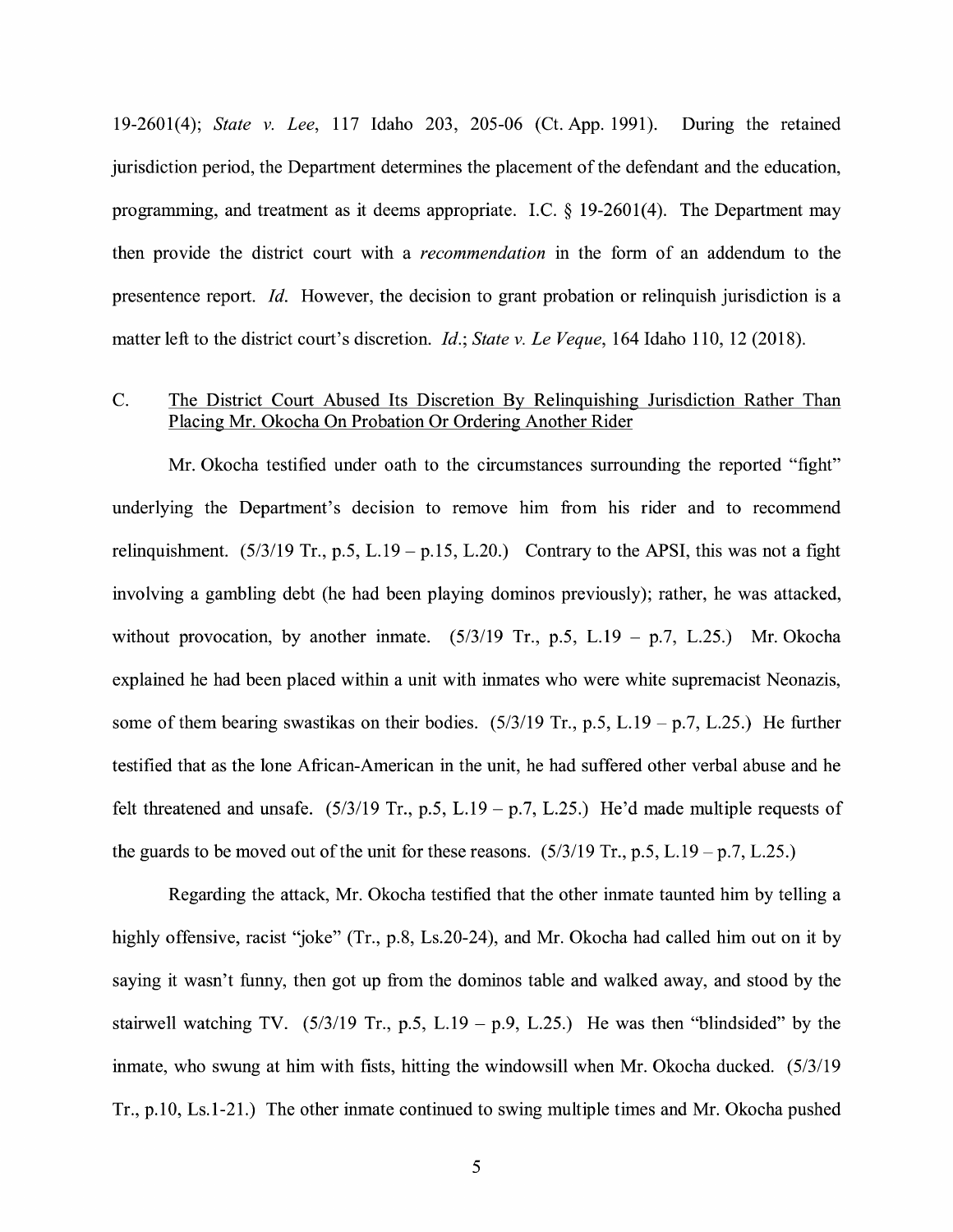back and covered his face, trying not to get hit. (5/3/19 Tr., p.10, Ls.1-21.) After someone from upstairs was heard saying, "What's going on?" the incident ended, and the other inmates instructed Mr. Okocha to say nothing about it.  $(5/3/19 \text{ Tr}, p.11, L.5 - p.12, L.8.)$ 

Mr. Okocha did report the incident, however, and the investigation showed no marks on Mr. Okocha's fists but marks on the fists of the other inmate.  $(5/3/19$  Tr., p.13, L.13 - p.15, L.1-21.) The APSI also corroborates Mr. Okocha's version, indicating the DOR against him had been dismissed. *(See* PSI, p.556.) As document by APSI, the Department's decision to remove Mr. Okocha from the rider program is based on the case manager's perception that, notwithstanding the dismissal of the DOR, "the behavior is still there." (PSI, p.556.)

Mr. Okocha submits that, given his sworn testimony as to his version of the attack, the Department's decision to remove him from the program and to recommend jurisdiction be relinquished was unfounded and unfair. Additionally, Mr. Okocha points out that, as documented by the APSI, he had requested mental health services at the conclusion of his rider **(PSI,** p.556); he also completed his GED (5/3/19 Tr., p.21, Ls.9-13). In light of these circumstances, the district court's decision to relinquish jurisdiction over Mr. Okocha was unreasonable, representing an abuse of the district court's discretion.

#### **CONCLUSION**

Mr. Okocha respectfully requests that this Court vacate his sentence and remand his case to the district court for resentencing, with instructions that the district court retain jurisdiction and either place him on probation or allow him to complete another rider.

DATED this 8<sup>th</sup> day of October, 2019.

/s/ Kimberly A. Coster KIMBERLY A. COSTER Deputy State Appellate Public Defender

6